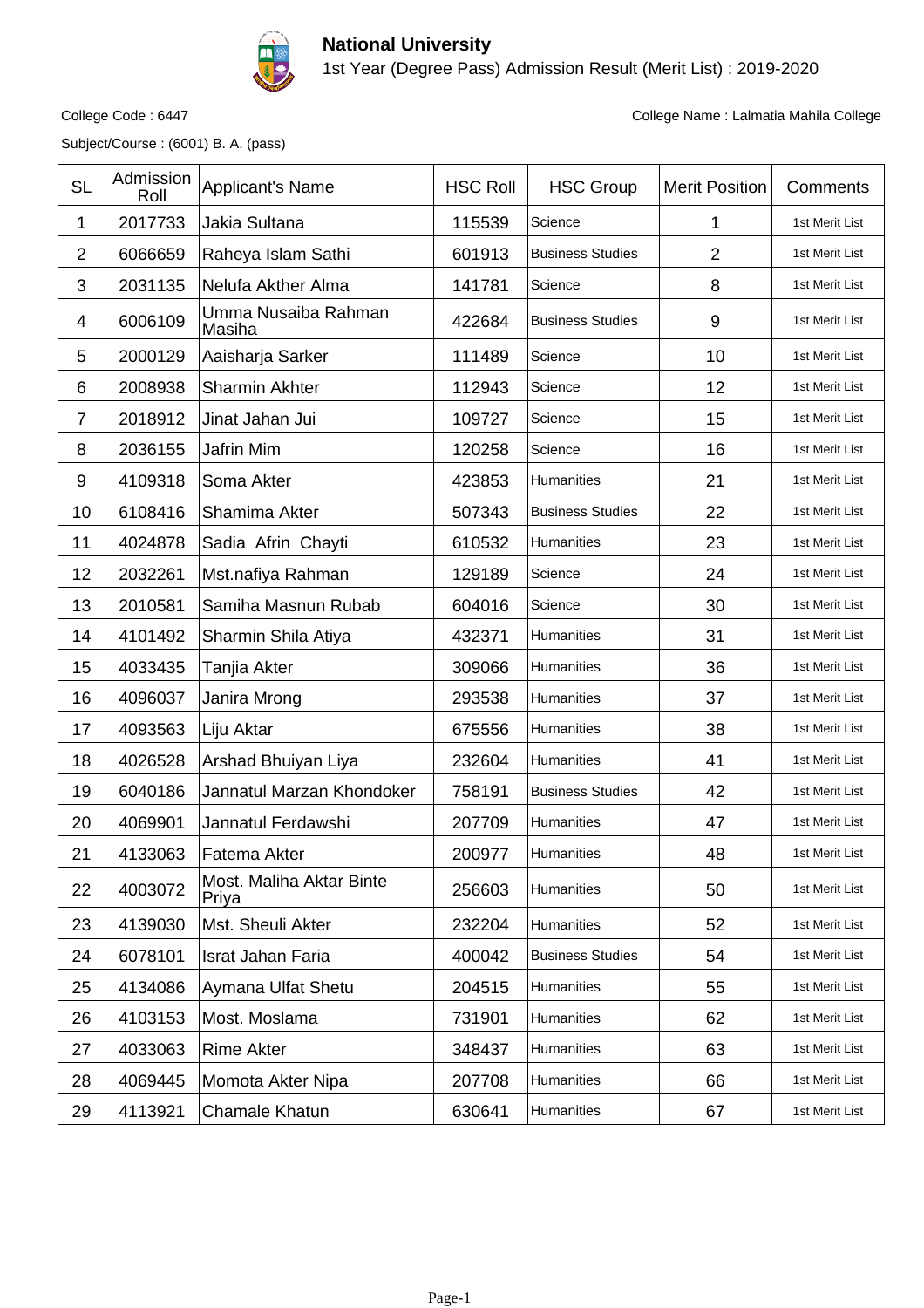

## **National University** 1st Year (Degree Pass) Admission Result (Merit List) : 2019-2020

Subject/Course : (6002) B. S. S. (pass)

College Code : 6447 College Name : Lalmatia Mahila College

| <b>SL</b>      | Admission<br>Roll | <b>Applicant's Name</b>     | <b>HSC Roll</b> | <b>HSC Group</b>        | <b>Merit Position</b> | Comments       |
|----------------|-------------------|-----------------------------|-----------------|-------------------------|-----------------------|----------------|
| 1              | 2012853           | Eva Akter                   | 160553          | Science                 | 3                     | 1st Merit List |
| $\overline{2}$ | 2008493           | Lamia Islam                 | 125671          | Science                 | 6                     | 1st Merit List |
| 3              | 2021567           | Humaira Jahan Supty         | 134997          | Science                 | 7                     | 1st Merit List |
| 4              | 2023715           | Sabrina Akter Khadiza       | 605419          | Science                 | 11                    | 1st Merit List |
| 5              | 4156479           | Bashori Jambil              | 210681          | Humanities              | 13                    | 1st Merit List |
| 6              | 4056336           | Asma Yesmin Onu             | 200125          | <b>Humanities</b>       | 18                    | 1st Merit List |
| 7              | 2024919           | Fatiha Rahanum Tahiya       | 614342          | Science                 | 20                    | 1st Merit List |
| 8              | 4057694           | <b>Ritu Elezabeth Gomes</b> | 327218          | <b>Humanities</b>       | 26                    | 1st Merit List |
| 9              | 2006586           | Dolon                       | 218719          | Science                 | 27                    | 1st Merit List |
| 10             | 2013130           | Suriya Islam Shume          | 135206          | Science                 | 29                    | 1st Merit List |
| 11             | 4158528           | Amena Begum                 | 662497          | <b>Humanities</b>       | 34                    | 1st Merit List |
| 12             | 4003073           | Mst.nurjahan Arobi          | 319479          | <b>Humanities</b>       | 44                    | 1st Merit List |
| 13             | 6044860           | Manjia Akter                | 410820          | <b>Business Studies</b> | 46                    | 1st Merit List |
| 14             | 4052738           | Afia Sultana                | 191189          | <b>Humanities</b>       | 49                    | 1st Merit List |
| 15             | 2011684           | Shampa Patikar              | 603066          | Science                 | 53                    | 1st Merit List |
| 16             | 6077525           | <b>Rifa Akter</b>           | 433506          | <b>Business Studies</b> | 64                    | 1st Merit List |